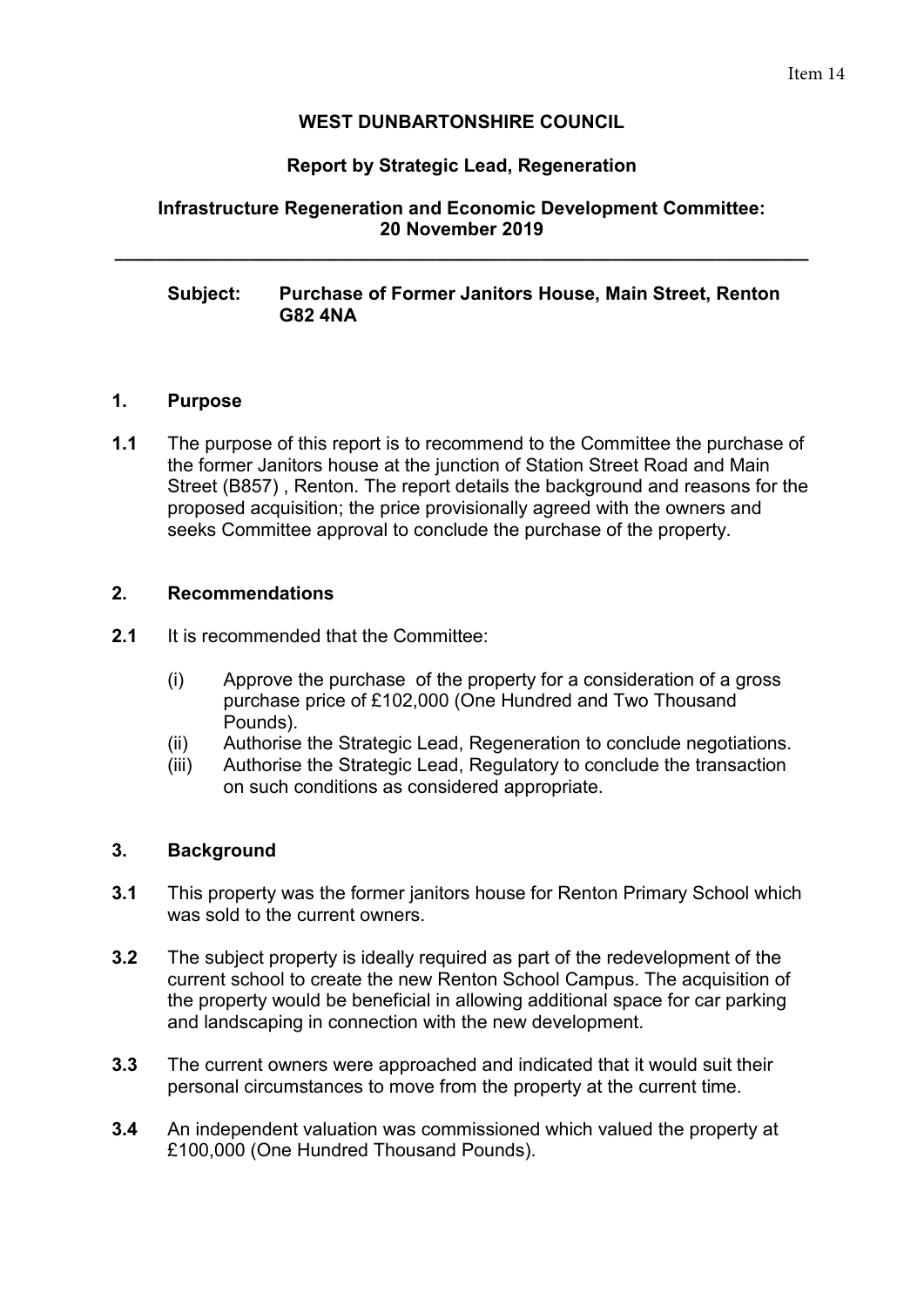## **4. Main Issues**

- **4.1** It would be beneficial for the Council to acquire this property in order that the site can be incorporated into the overall design and layout of the new Renton School Campus.
- **4.2** The current owners of the property are amenable to selling their interest in the property and moving.
- **4.3** The property has been independently valued and a purchase price agreed which takes account both of the value of the property; the Vendors moving costs and the disruption associated with them moving house.
- **4.4** The purchase will result in a capital cost for the Council of £102,000 which is being funded from the capital project for new build Renton Campus.

## **5. People Implications**

**5.1** There are no significant people implications other than the resources required by the Asset Management and Legal Services to conclude the proposed **acquisition** 

### **6. Financial and Procurement Implications**

- **6.1** The financial implications are that the Council will incur a capital expense of £102,000 from the capital funding for new build Renton Campus.
- **6.3** There are no procurement implications arising from this report.

# **7. Risk Analysis**

**7.1** Given that the intention is to demolish the property to incorporate the site into the larger redevelopment om Renton School Campus, there is not considered to be any significant risk associated with this purchase.

### **8. Environmental Sustainability**

**8.1** The Strategic Environmental Assessment legislation will be considered and taken into account as part of the larger redevelopment of Renton School Campus.

# **9 Equalities Impact Assessment (EIA)**

**9.1** An Equality Impact Screening did not indicate any further action required

### **10. Consultation**